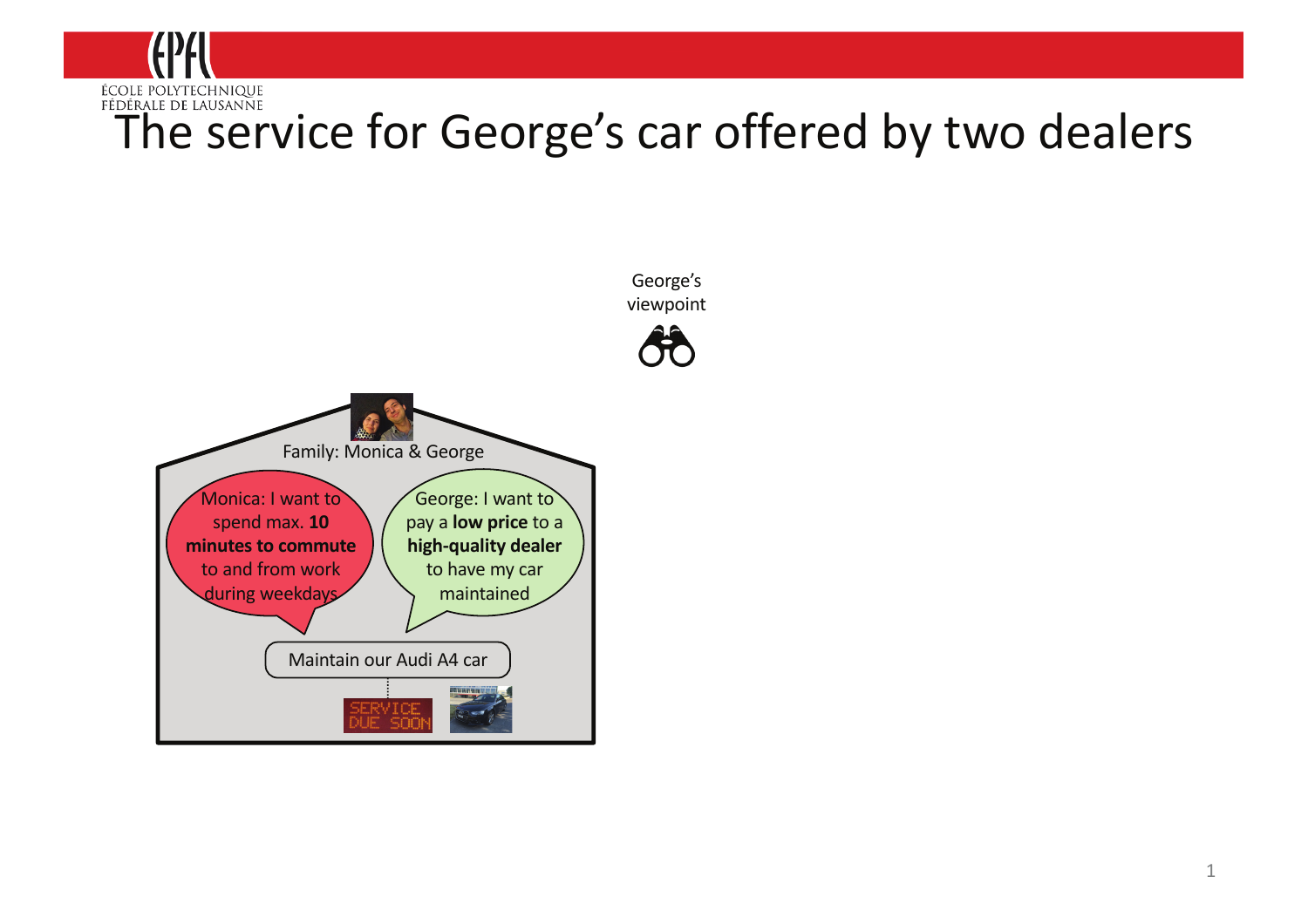

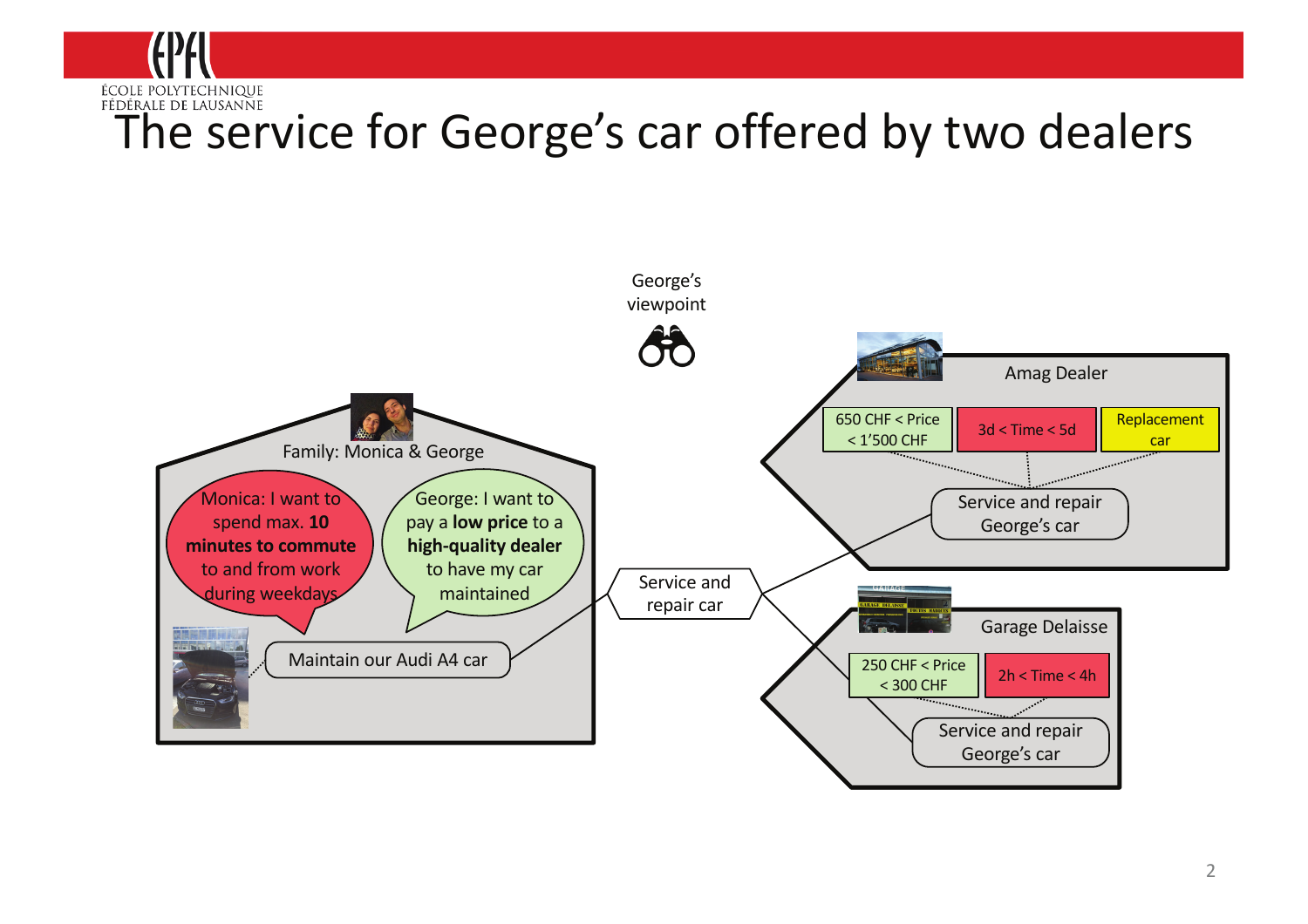

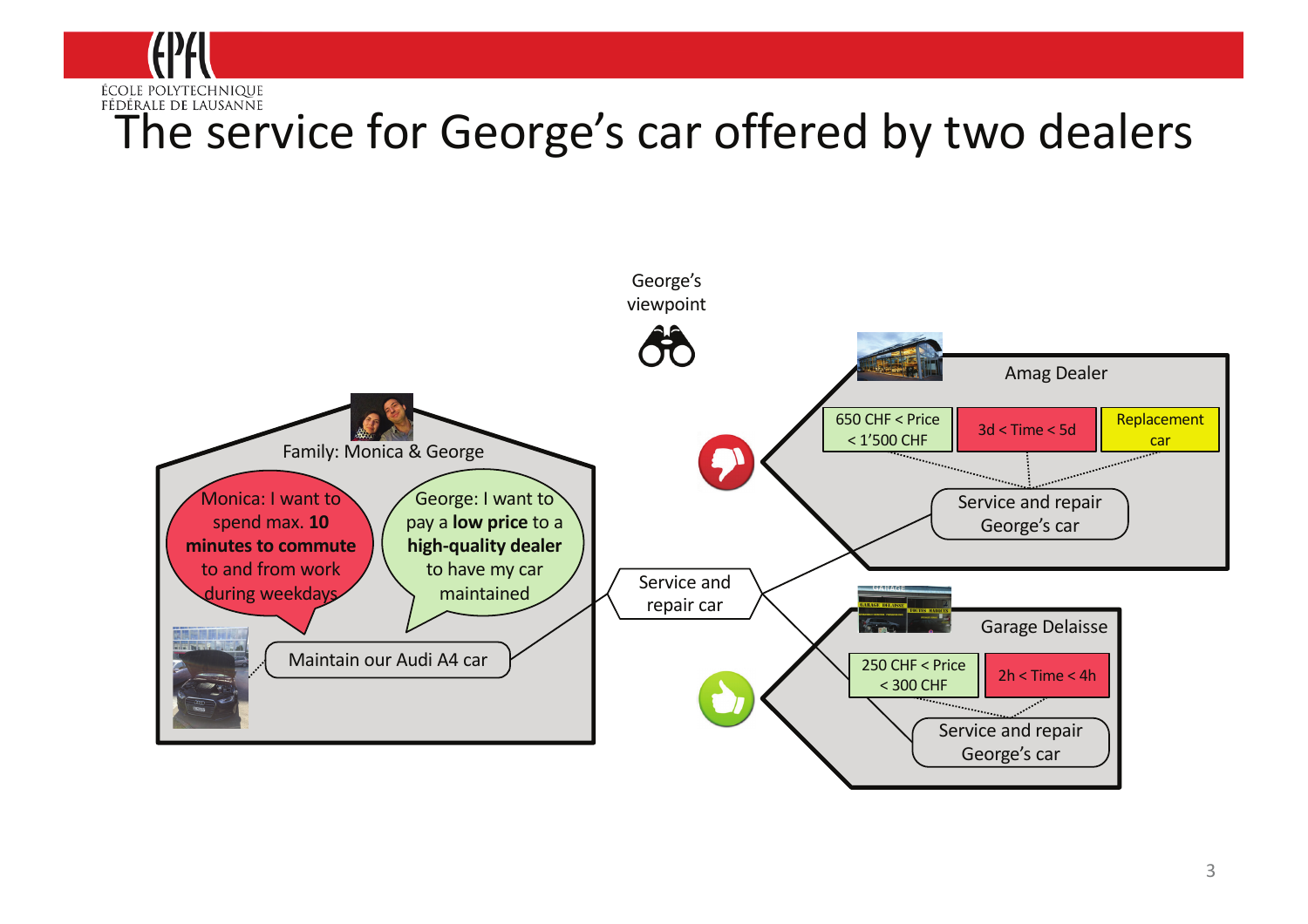

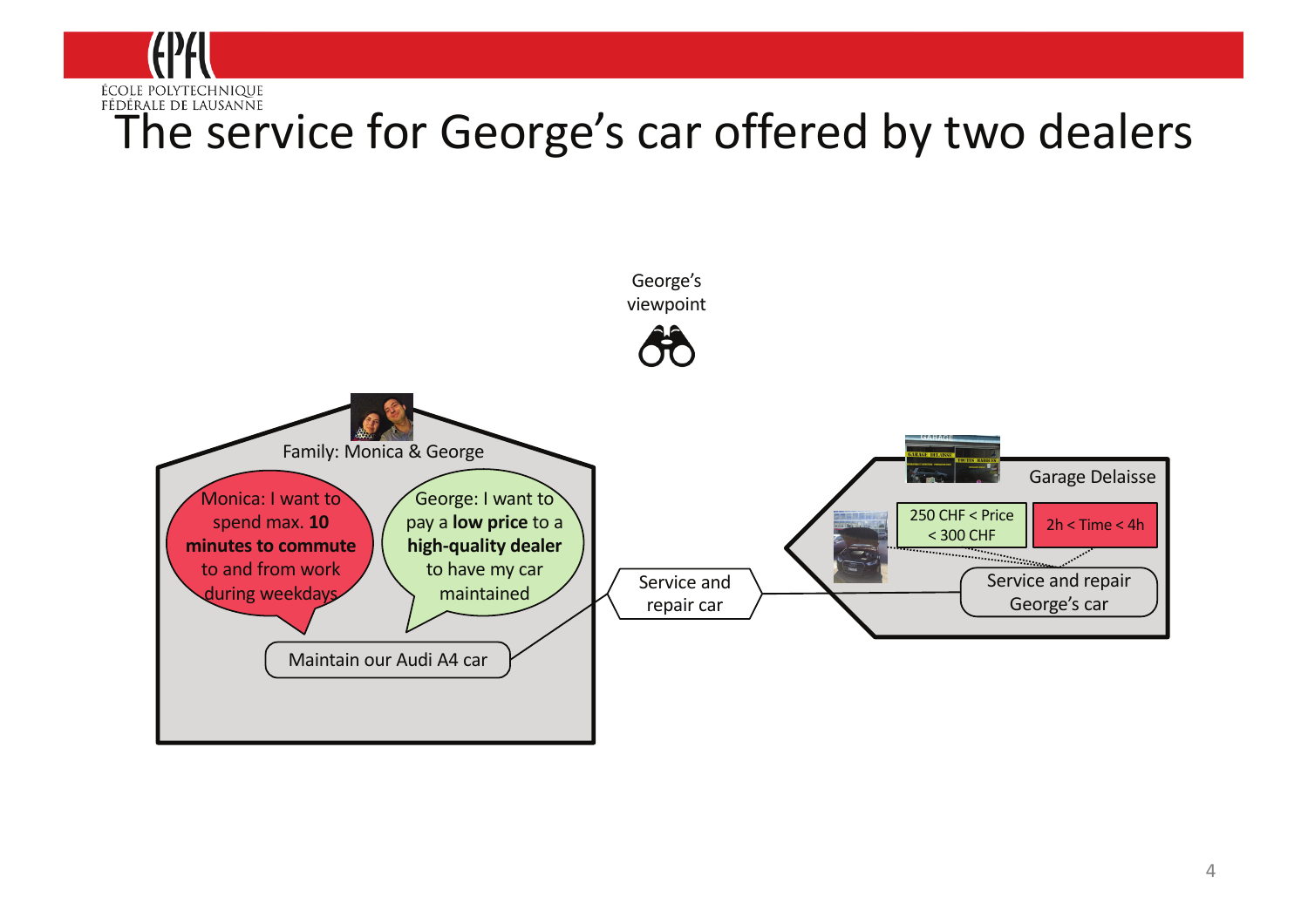

### How the service is done by one dealer